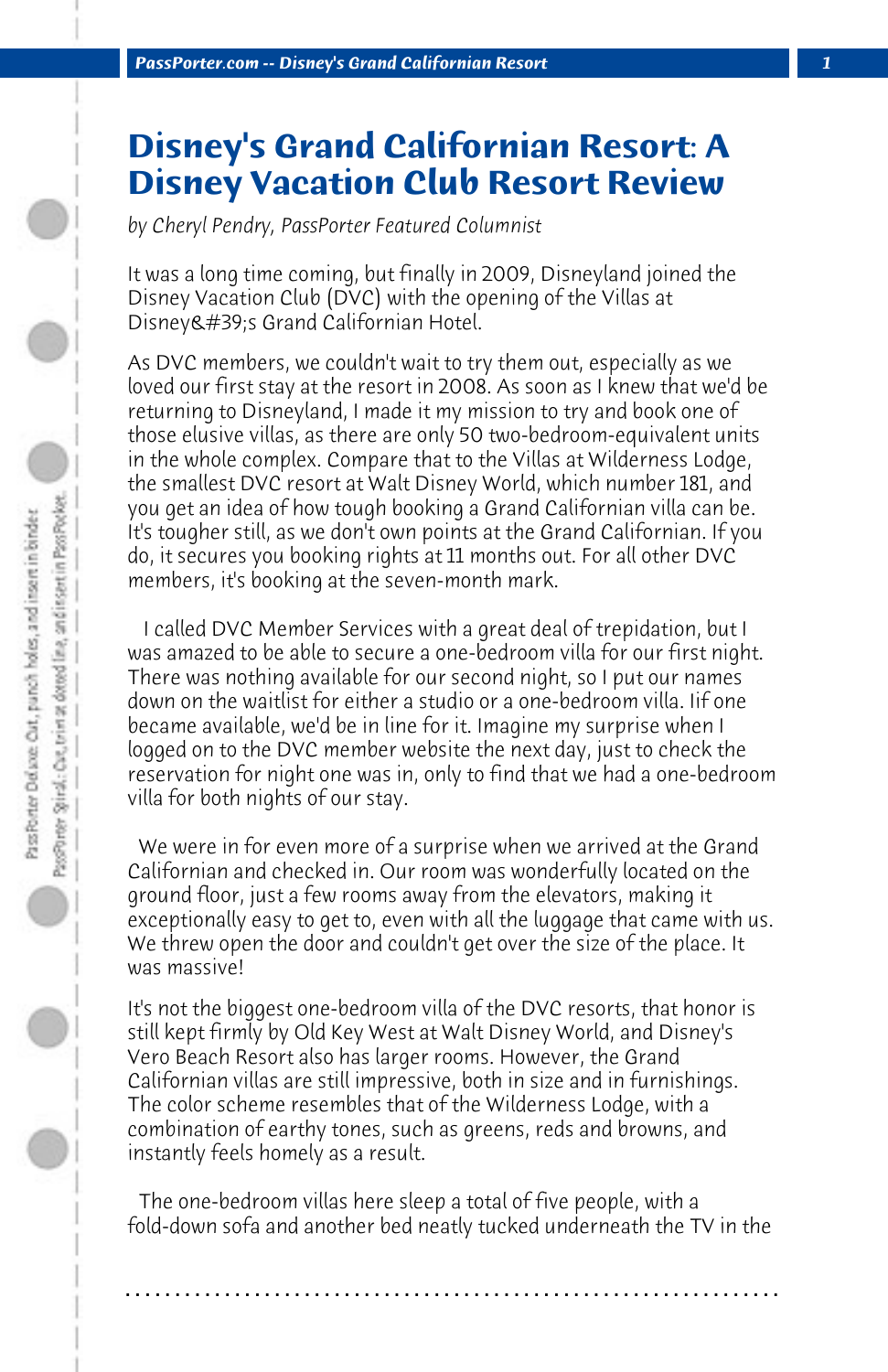living room, a clever addition. Another highlight was the main bathroom. Not only did it have the Jacuzzi bath that all DVC resorts feature in their one-, two-, and three-bedroom villas, but the walk-in shower was an absolute joy. We both came away wishing that all of the other DVC resorts had facilities like this.

 So what about the rest of the resort? The Grand Californian is perhaps the best located of the three Disney hotels at Disneyland, with its own private entrance to Disney's California Adventure. That entry is a really nice treat, and helps to cut out the long queues to get into the park. If you want to head for Disneyland Park, then that's only about a five minute walk away, a very pleasant stroll through parts of Downtown Disney. The only downside is that you have to pass the always tempting World of Disney store on your way to and from the park!

If you've seen Walt Disney World&#39:s Wilderness Lodge, then you have a good idea of what to expect, as both were created by the same architect. The difference here is that it is in Arts and Crafts style, rather than a rustic, National Parks-style lodge. The lobby is a wonderful place to unwind and relax, with lots of places to sit and watch the world go by. There  $\#39$ ; s a huge fireplace to sit in front of, and a pianist who comes out to play from time to time, which add to the relaxing atmosphere. I'm so glad that, on this vacation, we finally had the time to sit and just take everything in.

 Just off the resort lobby is the Hearthstone Lounge, a beautiful place to sit and enjoy a drink or a light snack. It was somewhere that we'd never managed to find on our previous visits, but we were very impressed with its decor and atmosphere.

 One of the other highlights of the Grand Californian is the resort shop, Acorn's Gifts and Goods, as we've managed to find some lovely items of clothing during our last couple of visits.

I can't finish without mentioning the resort restaurants, even though we didn't get a chance to enjoy them on our most recent trip. For a more informal meal, with some characters involved, head for the Storytellers' Cafe. We've enjoyed a couple of excellent meals here for both breakfast and lunch. Next door is the exquisite Napa Rose, perhaps the finest dining on Disneyland property. It's equivalent to the Signature restaurants at Walt Disney World, with prices to match of course, and a constantly changing menu of various delights.

 The Grand Californian, for us, is the ultimate resort at Disneyland. It's perfectly located, beautifully themed, and with the addition of the villas, it's become an amazing "home away from home" for DVC

**. . . . . . . . . . . . . . . . . . . . . . . . . . . . . . . . . . . . . . . . . . . . . . . . . . . . . . . . . . . . . . . . . .**